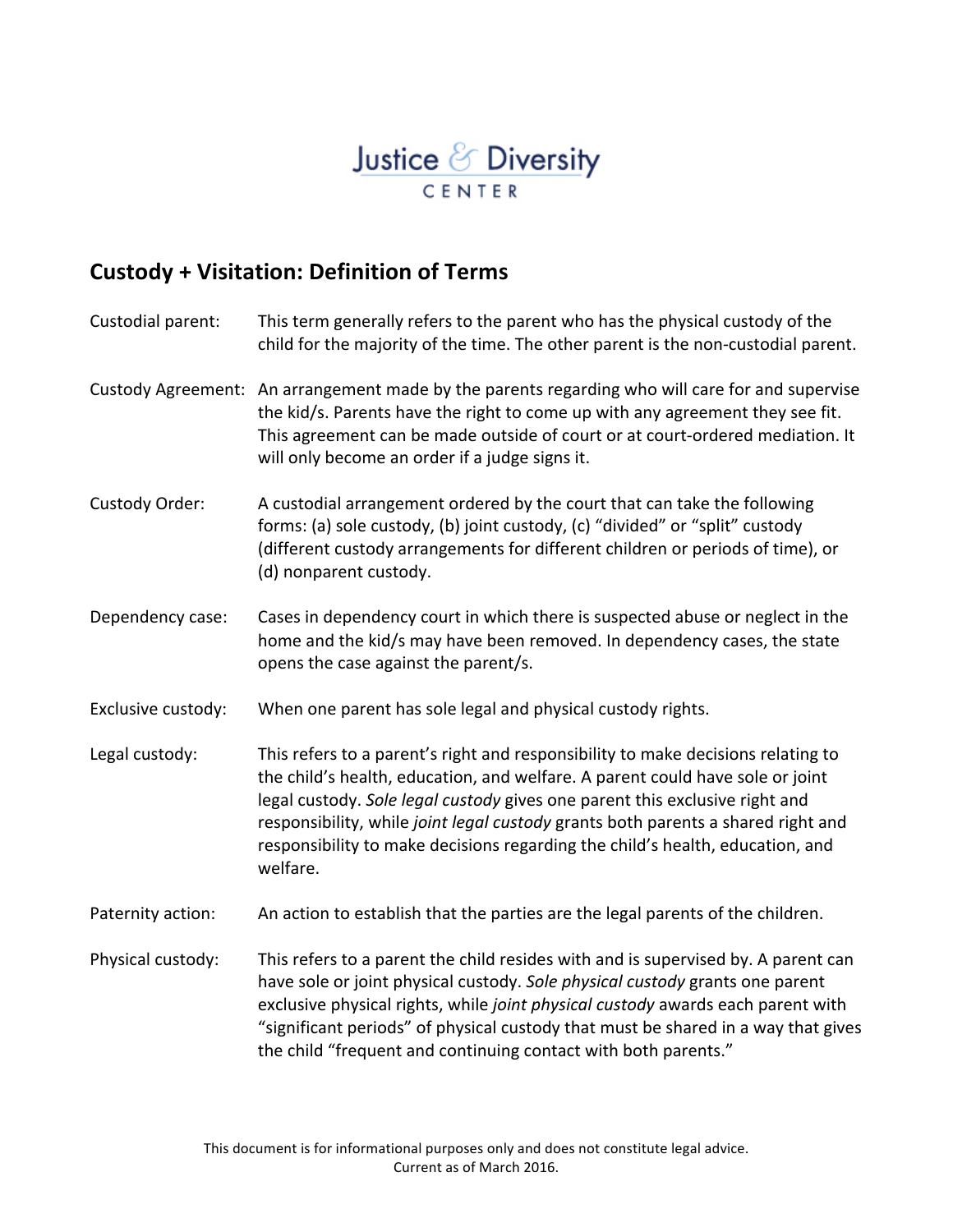# **CUSTODY + VISITATION: FAQ**

### 1. If there is no custody order, what are each parent's rights regarding custody of the kid/s?

Without a custody order, both parents have the same, equal rights and responsibilities for the child. Neither parent can interfere with the other parent's rights to have the child with them. Ideally, parents who are no longer together will agree on a custody arrangement without court involvement.

If the parents are no longer together, and there is a disagreement regarding the kid/s, it is important to bring the issue before the court as soon as possible to get resolution. The police cannot assist if there is no order to enforce.

# **2.** Does this answer change if the father's name is not on the birth certificate?

No, a biological father still has parental rights regardless of whether he is named on the child's birth certificate. In addition, even if not named on the birth certificate, the law will *presume* that the person who was married to the child's mother when the child was conceived or born is the legal parent. The father may also establish parentage by signing a voluntary Declaration of Paternity, by court order, by agreement of the parents, or by blood test proving he is the biological father.

# **3.** How does a parent get a custody order?

When there are already two legal parents of a child, one parent can file an action to establish custody and support. In addition, custody can be ordered as part of a paternity action, in a divorce case, in cases where one parent is asking for a domestic violence restraining order against the other parent, or as the result of a dependency case.

### **4.** How does a court determine which parent gets custody?

In the court process, the Judge will require the parents to make one more effort to work together. In all counties in California, parents must participate in mediation with a court employee prior to a hearing on custody. If the parents cannot agree with the help of the mediator, the Judge will make the final determination on all issues regarding the children.

The judge will make the decision based on the "best interest of the child," while trying to ensure that the child gets time to be with both parents. This is a pretty broad guideline, which means that the parent should be able to explain to the court why their custody plan is the best for the child, taking into account the child's school, community, the parents' ability to take care of the child, etc.

# **5. How is visitation determined?**

Generally, a noncustodial parent has the right to "reasonable visitation" unless it is shown that such visitation would be detrimental to the best interests of the child. Among other things, courts have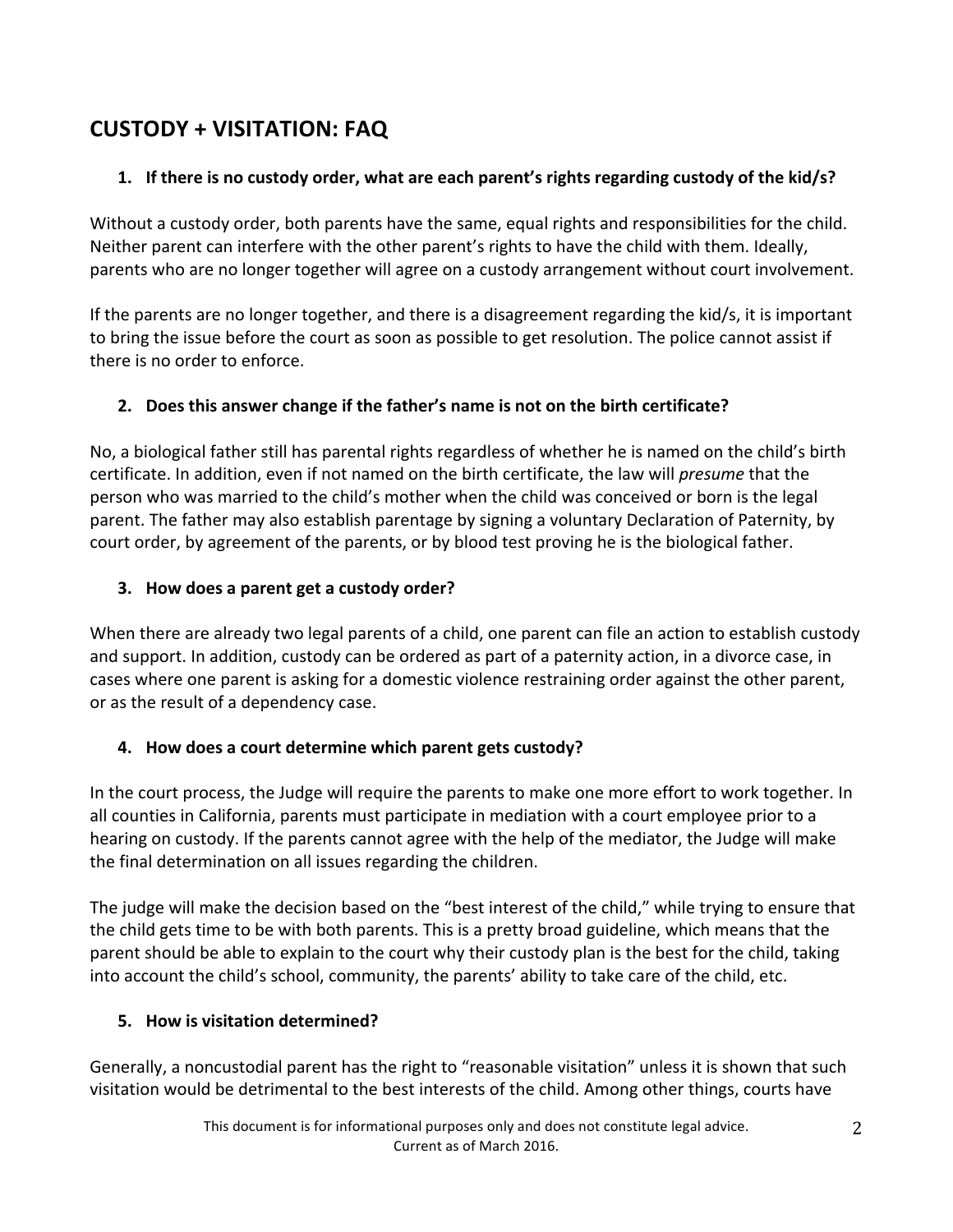# **CUSTODY + VISITATION: FAQ CONT'D.**

found that child abuse and domestic violence are "detrimental." Courts have broad discretion in defining a parent's "reasonable visitation" rights and establishing a visitation schedule, the main guideline being the child's best interests. In addition to prioritizing the child's health, safety, and welfare, courts will consider such practical factors as the child's age, maturity, special needs, the parent's physical proximity to the child's primary residence, and if appropriate, the child's own preference. 

# **6. How does a parent modify a custody or visitation order?**

If a court has already awarded custody or visitation, it will only modify the order/s upon a showing that such a change is "necessary or proper" in the child's best interests. The parent seeking to modify the order must show the court that there has been a change of circumstances that would require a modification. This means that the court will have to find that something has changed in the life of the child since the last hearing,.

The parent seeking modification will need to go to the Superior Court in the County in which the original order was entered to file a Request for Order. In this document, the parent will explain why he/she wants to change the court order. The parent will get a hearing date and will need to serve the Request for Order on the other parent prior to that hearing date.

### **7.** If a parent has LEGAL custody, what does she have to consult with the other parent about?

If a parent has *sole legal custody*, she must still consult with the other as to where the child will live, what school they will attend, and what medical care they will receive. Even in the case of an exclusive custody order, the other parent's parental rights are not terminated and he/she still has the right to visitation as ordered by the court and the right to seek and obtain a custody modification based on a proper showing of changed circumstances.

If a parent has *joint legal custody*, she shares decision-making responsibilities with the other parent, even if she has sole physical custody. This means that both parents have rights to decide where the child will live, which school the child will attend, what medical care the child can receive, etc. It is important that the parties work together to make life decisions for the child. Note, however, that *joint legal custody* does not require that the parents agree on all decisions on a daily basis. Unless a court has issued an order requiring mutual consent for specific decisions, either parent acting alone can exercise legal control of the child.

### **8.** What happens if a parent does not consult with the other parent when he/she should?

If a parent is not being consulted when he/she has the right to be involved in the decision-making process, the parent may at any time ask the court to help by making the decision for the parties, clarifying who makes which decision, or changing custody of the child.